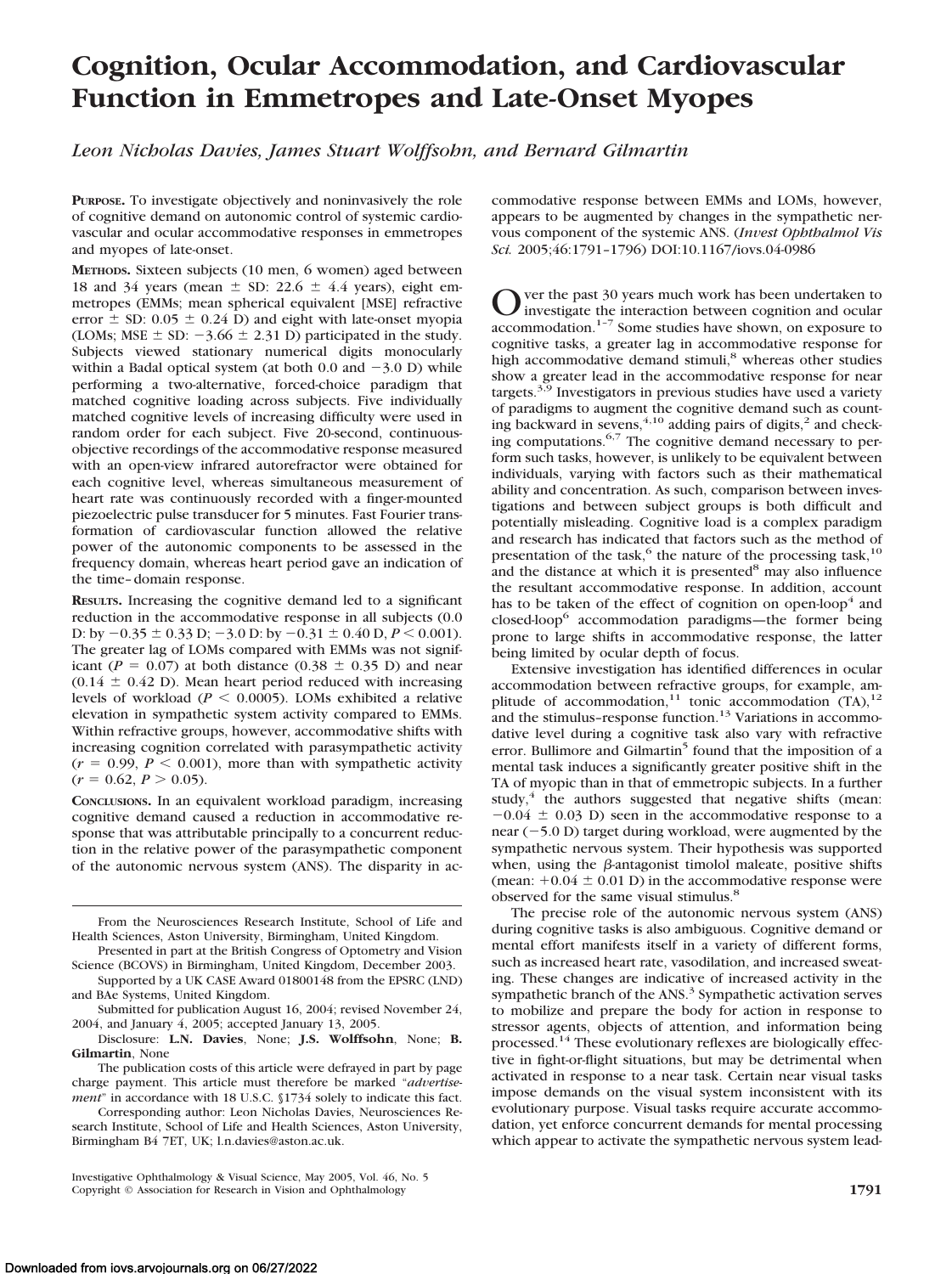ing to a reduction in the accommodative response.<sup>3,8</sup> In practical terms, this mismatch between the innervation to accommodation and the required level may lead to diplopia, blur, and asthenopic symptoms. In turn, image blur may disrupt the emmetropization process, leading to the progression of myopia.15

The use of cardiovascular function to quantify the components of the ANS is an established methodology.<sup>16,17</sup> Time– domain measures of heart rate variability (HRV) show that an increase in heart rate is initiated by an increase in the sympathetic nervous system.17 Such measures, however, are not sufficient to decipher the relative contributions of sympathetic and parasympathetic forces. The comprehensive review of HRV factors by the Task Force of The European Society of Cardiology and The North American Society of Pacing and Electrophysiology<sup>17</sup> concluded that for short-term recordings (5 minutes), three main spectral components are distinguishable from the HRV trace: very low frequency,  $<$  0.05 Hz (VLF); low frequency, from 0.05 to 0.15 Hz (LF, sympathetic component); and high frequency, from 0.15 to 0.40 Hz (HF, parasympathetic component). The LF and HF are not fixed parameters, but vary in association with manipulations of the ANS. The VLF component, however, is much less defined, and the precise physiological process attributable to these heart rate changes is questionable. Intuitively, one would assume that this frequency is a consequence of the DC component in the signal.

Measures of ocular accommodation appear to reflect neurologic brain activity and have been suggested to be a reliable objective index of information processing load.18 However, the few studies that have directly tested the proposition that autonomic factors are involved in augmenting the accommodative response during cognitive tasks have all used pharmacological agents,<sup>4,5,8</sup> which in affecting the balance between the ANS components may not isolate the output of a single component in the normal environment.

Bullimore and Gilmartin<sup>8</sup> suggested that stimulus distance is an important factor in determining the direction of the change in the accommodative response. As reported previously, the ciliary muscle is innervated by the dual actions of the sympathetic and parasympathetic branches of the ANS.<sup>19,20</sup> The predominant parasympathetic system interacts with a supplementary sympathetic system. The principal features of sympathetic input are that it is inhibitory, relatively small (no more than -2.0 D), and relatively slow. Time courses range between 20 and 40 seconds compared with the 1 or 2 seconds for the parasympathetic system.19 It appears that sympathetic activity is augmented by concurrent parasympathetic activity, so that the inhibitory effects of a given level of sympathetic innervation is enhanced by increasing levels of concurrent parasympathetic activity. Augmentation occurs on two counts: first, sympathetic inhibition becomes manifest only when there is something to inhibit, and hence there is a baseline requirement for concurrent parasympathetic activity. Second, parasympathetic activity above this level appears to augment sympathetic input directly but not to an extent greater than  $-2.0$  D, even at very high parasympathetic levels.19 Given this, it may be hypothesized that, for distant targets, mental effort has little effect (as sympathetic influences are minimal), whereas, for near targets, cognitive demand leads to a decrease in the accommodative response.

As near vision in modern visual environments often requires intensive periods of sustained processing of information, cognition is also believed to be an important factor in the association between near vision and myopia (particularly late-onset myopia $14,15,21$ ). The aim of this study was, therefore, to clarify the effect of cognition on accommodation in the context of both ocular and systemic (cardiovascular) autonomic control processes in EMMs and LOMs.

#### **METHODS**

Sixteen subjects (10 men, 6 women) aged between 18 and 34 years (mean  $\pm$  SD: 22.3  $\pm$  4.6 years) participated in the study. Eight were EMMs ( $\pm$ 0.25 D; mean spherical equivalent [MSE] refractive error  $\pm$ SD:  $0.05 \pm 0.24$  D) and 8 LOMs (< -0.50 D; MSE: -3.66  $\pm$  2.31 D). Subjects were considered LOMs when myopia onset was  $\geq$ 15 years of age.<sup>22</sup> Subjects in both refractive groups were gender-matched (EMMs: five men and three women; LOMs: five men, three women). There was no significant difference in mean age between the two groups (EMMs: 22.1  $\pm$  4.4 years; LOMs: 22.3  $\pm$  4.8 years; unpaired *t*-test: *P* = 0.96). To ensure that the accommodative demand was matched for each subject, all had visual acuity fully corrected with soft contact lenses (2-hydroxyethyl methacrylate [HEMA] lenses, 58% water content; Acuvue Dailies, Vistakon; Johnson & Johnson Vision Care, Jacksonville, FL). All subjects had 0.00 logMAR distance visual acuity or better with an amplitude of accommodation  $\geq 8.0$  D, and uncorrected astigmatism was limited to  $\leq$  0.50 DC. None of the subjects was taking any medication and none reported any form of visual or heart anomaly. All subjects had practice in remaining still and maintaining steady eye fixation to limit artifacts in both the heart period and accommodative data by participating in a trial run before the main study. Subjects were provided with a full explanation of the experimental protocol and gave written consent before commencing the investigation. The research followed the tenets of the Declaration of Helsinki and was approved by the Institutional Human Research Ethics Committee.

Subjects monocularly viewed stationary numerical digits between 1 and  $100$  (at both  $0.0$  and  $-3.0$  D accommodative demand) through a Badal optical system (digit size: 6/9 Snellen equivalent; 80% Michelson contrast), displayed on a 5  $\times$  4-cm liquid crystal display (LCD) screen (luminance:  $62 \text{ cd/m}^2$ ). Both target distance and digit presentation were randomized for each subject. The cognitive task consisted of a two-alternative, forced-choice paradigm, in which subjects were required to respond when the number presented was between 25 and 74, inclusive. Subjects responded by pressing a hand-held Schmitt trigger connected to a computer (LabView software; National Instruments, Austin, TX), from which the response rates were calculated. At no point in the study did the subject have to change fixation. Cognitive demand was varied by altering the speed of presentation (between a 100- and 2000-ms delay) and calculating the correct response rate. Applying a Weibull curve-fitting function<sup>23</sup> to these results, five individually determined, equivalent cognitive levels of increasing difficulty (corresponding to 0.1 second slower than 0%, 12.5%, 25%, or 37.5% incorrect and 0.1 second faster than 50% incorrect) were determined and used in random order.

Five 20-second continuous objective recordings of the accommodative response, measured with an open-view infrared autorefractor (Shin-Nippon SRW-5000; Ryusyo Industrial Co. Ltd, Osaka, Japan), were obtained for each of the five cognitive levels, whereas measurement of heart rate was recorded with a piezoelectric finger pulse transducer for 5 minutes, as suggested by the Task Force of The European Society of Cardiology and The North American Society of Pacing and Electrophysiology.<sup>17</sup> To standardize the accommodation and cardiovascular measurements, accommodation was recorded in the first 20 seconds of each minute; thus, producing five accommodation epochs in the 5-minute cardiovascular recording period.

The infrared autorefractor was specially modified to record accommodative response continuously with a resolution of  $\leq 0.01$  D and a temporal resolution of 60 Hz. $^{24}$  Data acquisition and analysis were performed on computer in the same software (LabView; National Instruments, Inc.). $25$  Any blink within the continuous sampling time causes an abrupt change in signal amplitude.26 Blinks were minimized within the 20-second measurement periods of accommodation so that only 1.4% of all data had to have blinks removed. Removal of these blink artifacts was performed as suggested previously by Wolffsohn et al.27

Cardiovascular parameters were recorded with a piezoelectric pulse transducer (MLT 1010; UFI Instruments, Morro Bay, CA) attached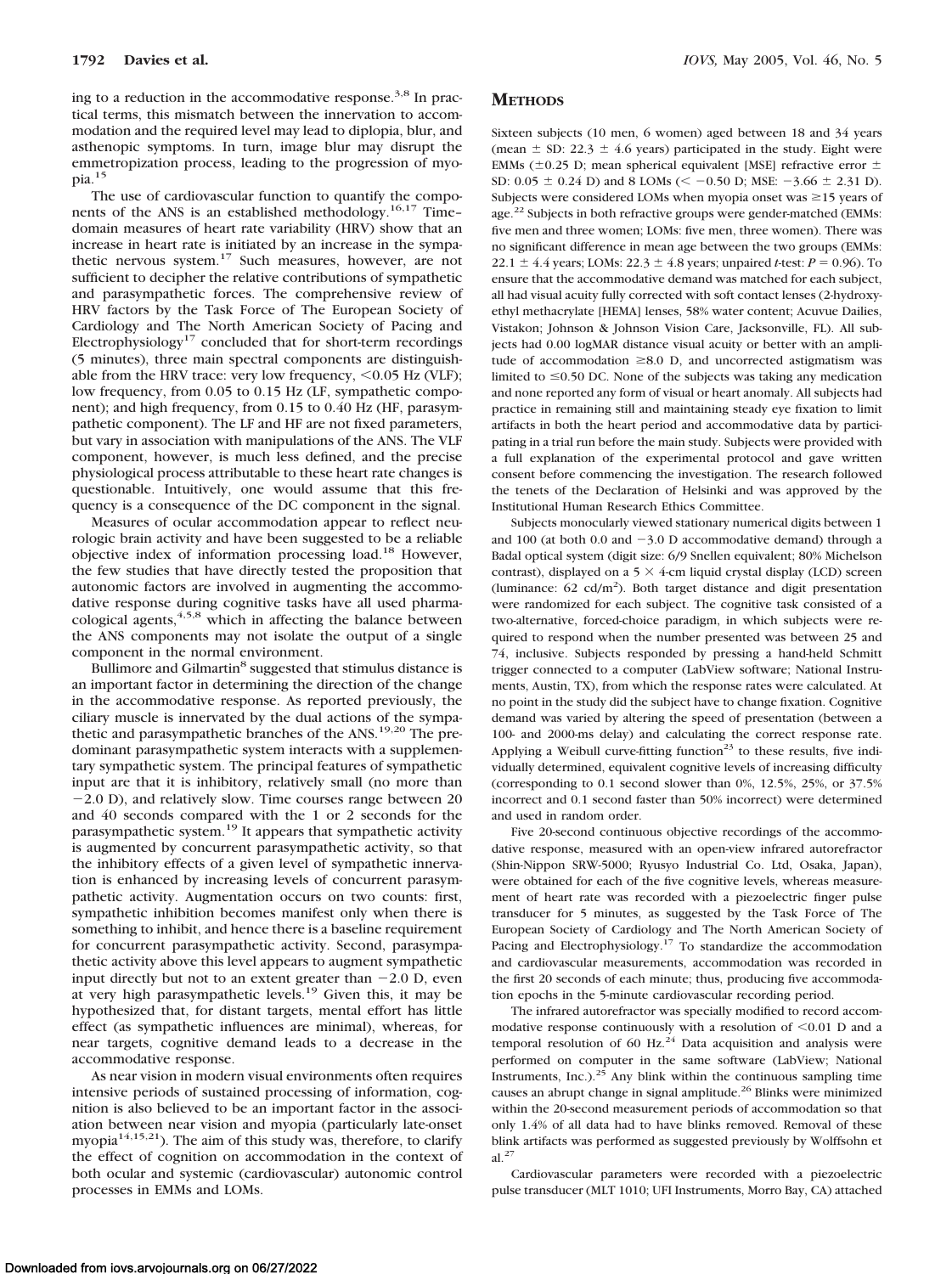

**FIGURE 1.** Effect of cognitive demand on the accommodative error response for EMMs and LOMs at optical infinity (*upper bars*) and -3.0 D of accommodative demand (*lower bars*). Error bars, SEM;  $n = 8$  in each refractive group.

to the index finger of the subject's left hand with a Velcro strap. The piezoelectric transducer converts physical pulse activity into an electrical signal. The voltage signal produced from the transducer ( $\sim$  50 mV) was amplified with a bioamplifier to produce an output voltage of approximately 6 V. The signal was then sampled at 60 Hz by the software and the interbeat interval calculated for each heart period, giving an indication of HRV. Fast Fourier transformation of the interheartbeat interval allowed the relative parasympathetic and sympathetic components of the systemic autonomic response to be assessed. The results of the Fast Fourier transformation are expressed in absolute values of power (i.e., ms<sup>2</sup>/Hz). However, in this study LF and HF components were also quantified and measured in normalized units (NU), which represent the relative power of each component in proportion to the overall power spectra minus the VLF component, thus eliminating inter- and intrasubject variation caused by background noise.17

During all stimuli presentations, respiration was regulated by each subject to 15 breaths per minute (0.25 Hz) with the aid of a digital quartz metronome (SQ 50; Seiko, Tokyo, Japan), as previous investigations have shown that changes in respiration frequency can modulate the spectral components of both the accommodative and cardiovascular response (Tyrrell RA, et al. *IOVS* 2002;43:ARVO Abstract 1149; Tyrrell RA, et al. *IOVS* 2002;43:ARVO E-Abstract 1282).17,26,28

Data analysis was performed on computer (Excel; SigmaPlot 2000, ver. 6.0; Microsoft Corp., Redmond, WA; SPSS for Windows, ver. 11.5; SPSS, Inc., Chicago, IL). Data were treated with a three-way (vergence, cognitive level, refractive error) mixed ANOVA, in which vergence and cognitive level were taken as within-subject variables and refractive error as the between-subject variable.<sup>29</sup> Pearson's product moment correlation was used to compare the mean accommodative and cardiovascular responses.

## **RESULT**

### **Accommodative Response**

The EMM group showed a significant reduction in the mean accommodative response with increased cognitive demand from the 0% to 50% incorrect level (by  $-0.16 \pm 0.30$  D, for the 0.0 D stimulus and by  $-0.24 \pm 0.33$  D, for the  $-3.0$  D stimulus;

Fig. 1). The LOMs also showed a significant decrease (by  $-0.54 \pm 0.25$  D, for the 0.0 D stimulus and by  $-0.38 \pm 0.46$ D, for the -3.0 D-stimulus; Fig. 1). Analysis indicated that the effect of cognitive demand ( $F_{(4,56)} = 13.0; P \le 0.0005$ ) was statistically significant. The difference between refractive groups ( $F_{(1,14)} = 3.7$ ;  $P = 0.07$ ) and the effect of accommodation demand was not significant ( $F_{(1,14)} = 0.09$ ;  $P = 0.77$ ).

# **Cardiovascular Response**

Mean heart period showed a significant reduction ( $F_{(4,56)}$  = 21.6;  $P \le 0.0005$ ) with increasing levels of workload from the 0% to 50% incorrect cognitive level in all subjects (by  $-0.05 \pm$ 0.02 second for the 0.0 D stimulus and by  $-0.05 \pm 0.02$ second for the  $-3.0$  D stimulus) signifying an increase in systemic sympathetic innervation. Indeed, both refractive groups showed a significant reduction with increasing levels of workload (EMMs: by  $-0.04 \pm 0.04$  second, for the 0.0 D stimulus and by  $-0.04 \pm 0.04$  second, for the  $-3.0$  D stimulus; LOMs: by  $-0.06 \pm 0.03$  second, for the 0.0 D stimulus and by  $-0.05 \pm 0.03$  second, for the  $-3.0$  D stimulus; Fig. 2). There was no significant difference with stimulus vergence ( $F_{(1,14)}$  = 1.7;  $P = 0.21$ ) or refractive error ( $F_{(1,14)} = 1.3$ ;  $P = 0.27$ ).

Fast Fourier transformation of the interheartbeat intervals in all subjects revealed two dominant frequency bands, as described previously.<sup>16,17</sup> With increasing cognition, the LFC (sympathetic nervous system component) increased in power (by  $0.35 \pm 0.27$  ms<sup>2</sup>/Hz [0.12  $\pm$  0.18 n.u.], for the 0.0 D stimulus and by  $0.37 \pm 0.32$  ms<sup>2</sup>/Hz [0.12  $\pm$  0.16 NU], for the  $-3.0$  D stimulus  $F_{(4,56)} = 3.8$ ,  $P < 0.01$ ), whereas the HFC (parasympathetic nervous system component) decreased in power (by  $-0.31 \pm 0.24$  ms<sup>2</sup>/Hz [ $-0.09 \pm 0.10$  NU], for the 0.0 D stimulus and by  $-0.33 \pm 0.32$  ms<sup>2</sup>/Hz [ $-0.10 \pm 0.11$ ] NU], for the  $-3.0$  D stimulus;  $F_{(4,56)} = 3.1, P \le 0.05$ ) in all subjects. The effect of target accommodative demand on the spectral components, however, was not statistically significant (LFC:  $F_{(1,14)} = 0.0$ ,  $P = 0.96$ ; HFC:  $F_{(1,14)} = 1.8$ ,  $P = 0.20$ ). LOMs exhibited a relative elevation of the LFC (sympathetic) over all cognitive levels compared with the EMM group  $(F_{(1,14)}$  $= 6.0, P = 0.03$ ) whereas, no significant difference occurred in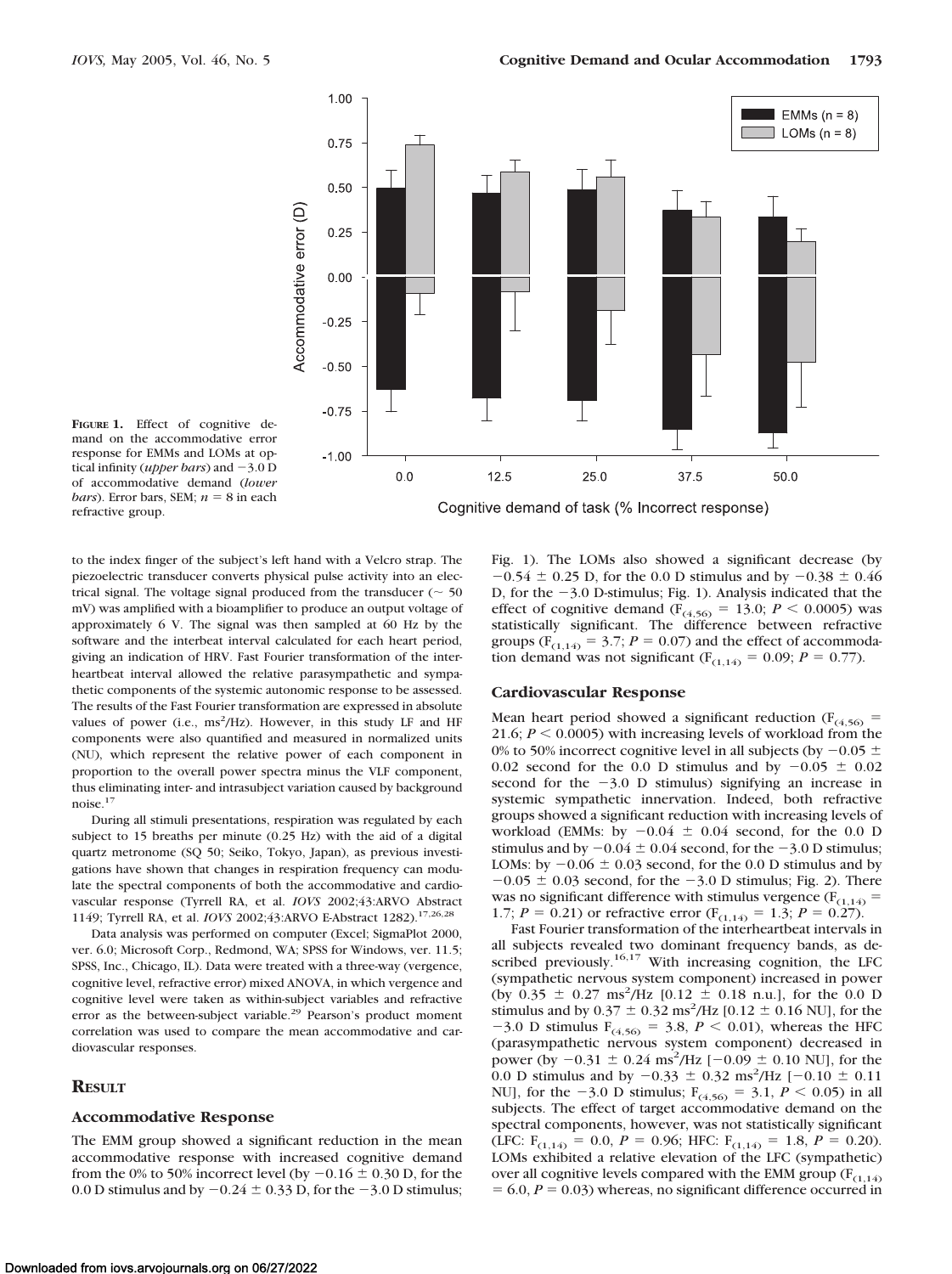

**FIGURE 2.** Effect of cognitive demand on mean heart period for EMMs and LOMs at (a) optical infinity and (b)  $-3.0$  D of accommodative demand. Error bars,  $\pm$ SEM;  $n = 8$  in each refractive group.

the HFC (parasympathetic) between the refractive groups  $(F<sub>(1,14)</sub> = 0.1, P = 0.83; Fig. 3).$ 

# **Oculomotor and Cardiovascular Correlates**

Comparison of shifts in ocular accommodation with concurrent variations in cardiovascular function revealed a strong

positive correlation between the mean accommodative response and mean heart period (0.0 D stimulus:  $r = 0.97$ ,  $P \le$ 0.005;  $-3.0$  D stimulus:  $r = 0.98$ ,  $P < 0.005$ ). A strong positive correlation between mean accommodative response and mean heart period was also present in both EMMs ( $r = 0.95$ ,  $P \le$ 0.02, for the 0.0 D stimulus;  $r = 0.95$ ,  $P \le 0.02$ , for the  $-3.0$ 



**FIGURE 3.** Effect of cognitive demand on the systemic sympathetic and parasympathetic autonomic profile in EMMs (**a**, **b**) and LOMs (**c**, **d**) at 0.0 and  $-3.0$  D accommodative demand. Error bars represent  $\pm$  SEM;  $n = 8$  in each refractive group.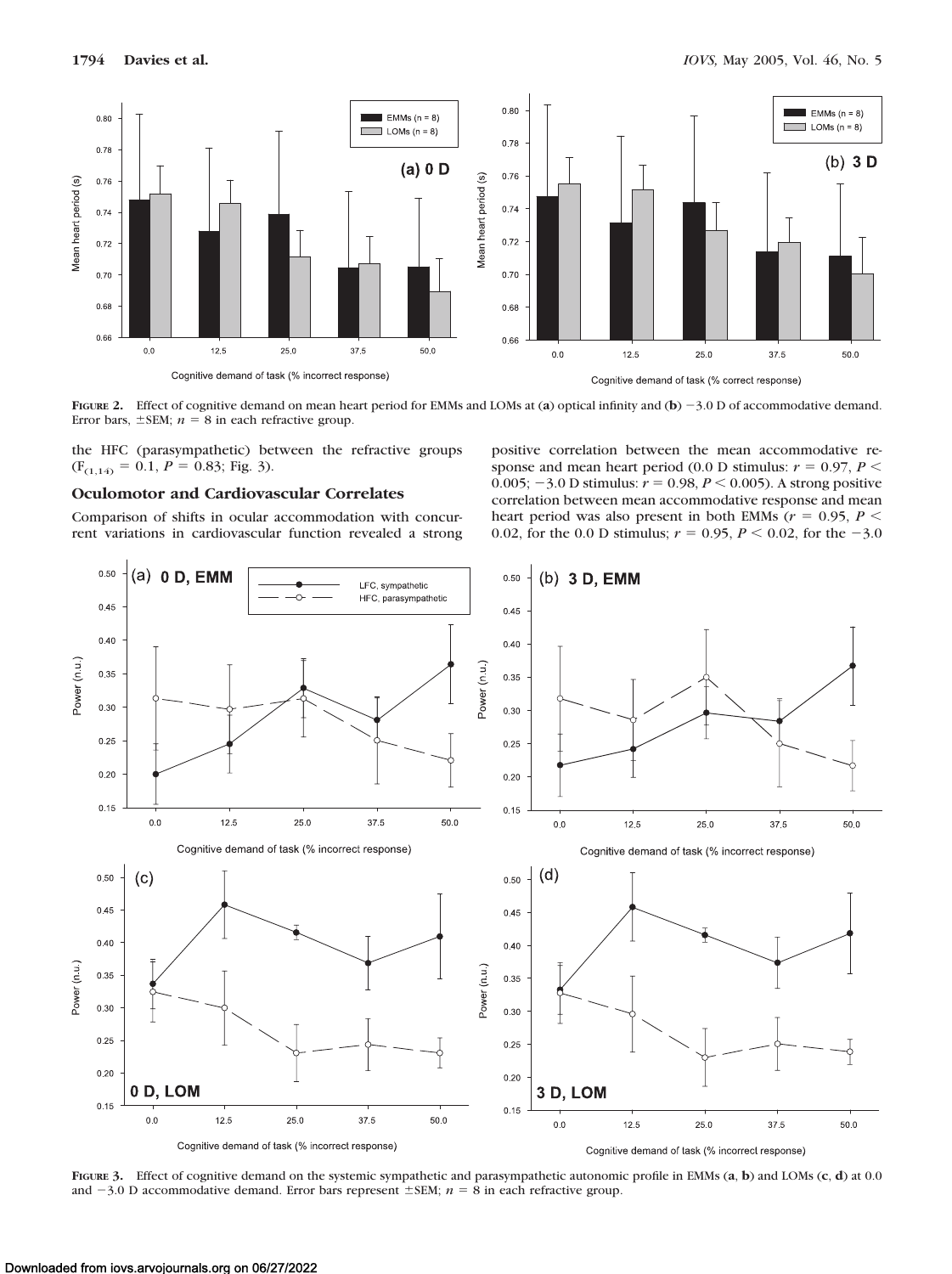

**FIGURE 4.** Correlation of mean accommodative response and mean heart period for EMMs and LOMs at (**a**) 0.0 and (**b**) -3.0 D accommodative demand. Each data point represents the mean value at each cognitive demand level. Error bars are omitted for clarity;  $n = 8$  in each refractive group.

D stimulus) and LOMs  $(r = 0.90, P \le 0.05,$  for the 0.0 D stimulus;  $r = 0.93$ ,  $P < 0.05$ , for the  $-3.0$  D stimulus; Fig. 4).

Across all subjects, the accommodative shift correlated with the parasympathetic autonomic innervation (HFC:  $r = 0.96$ ,  $P \le 0.01$  for the 0.0 D stimulus;  $r = 0.95$ ,  $P \le 0.01$ , for the -3.0 D stimulus). The correlation with the sympathetic response, however, was not as strong (LFC:  $r = 0.58$ ,  $P > 0.05$ ) for the 0.0 D stimulus;  $r = 0.56, P > 0.05$ , for the  $-3.0$  D stimulus) at both levels of accommodative demand examined.

The correlation between the accommodative shift and autonomic innervation was significant for the parasympathetic (HFC) component at optical infinity viewing, but not the sympathetic (LFC) component in LOMs (LFC,  $r = 0.62$ ,  $P > 0.05$ ; HFC,  $r = 0.99$ ,  $P \le 0.001$  for the 0.0 D stimulus; LFC,  $r = 0.81$ ,  $P > 0.05$ ; HFC,  $r = 0.86$ ,  $P > 0.05$  for the  $-3.0$  D stimulus), but neither component of the ANS correlated strongly with the accommodative shift with cognitive demand in the EMMs at both levels of accommodative demand (LFC,  $r = 0.17$ ,  $P >$ 0.05; HFC,  $r = 0.77$ ,  $P > 0.05$  for the 0.0 D stimulus; LFC,  $r =$ 0.00,  $P > 0.05$ ; HFC,  $r = 0.69$ ,  $P > 0.05$  for the -3.0 D stimulus).

#### **DISCUSSION**

This study extends previous investigations $1-7$  by quantifying the ocular accommodation and cardiovascular responses to changes in cognitive demand at two stimulus vergences. The significant decrease in accommodative response from the low to the high cognitive demand condition (by approximately <sup>1</sup>/3 D) occurred despite constant retinotopic stimuli in a closedloop accommodative environment. It is well established that the accommodative response is determined by a complex interaction of retinotopic<sup>30,31</sup> and spatiotopic<sup>7</sup> factors. It has also been proposed that increased cognitive demand invokes a shift in the sympathetic input to the ciliary body.<sup>8</sup> Bullimore and Gilmartin<sup>8</sup> measured the closed-loop accommodative response in 12 EMMs at three accommodative stimulus levels  $(-1.0, -3.0, \text{ and } -5.0 \text{ D})$ . Mental effort was shown to induce a significant increase in mean response for the  $-1.0$  D task, a response equivalent to the passive condition for the  $-3.0$  D task and a significant reduction in response for the  $-5.0$  D task. Sympathetic blocking with timolol maleate affected only the accommodative response for the  $-5.0$  D task, in that it was significantly increased.

In this study, however, the strongest correlation between the systemic autonomic nervous system and the accommodative response, within each refractive group, occurred for the parasympathetic system (accounting for between 47% and 99% of the variance). The systemic sympathetic system showed a weak nonsignificant correlation where only 0% to 65% of the variance in the autonomic branch was accounted for by the change in accommodative response within each refractive group. This suggests that the dominant factor in the retardation of the accommodative response is facilitated by the attenuation in the systemic parasympathetic innervation. The adaptive function of the ANS appears to reside principally in its sympathetic branch, as its structural organization is such that it provides integration and dissemination of responses according to need. In contrast, the parasympathetic branch has a more focal response profile.<sup>32</sup> The results of this study appear to support this hypothesis.

Further evidence of the role of parasympathetic innervation in the cognitive response, lies with the "two-component model of attention" as suggested by Porges.<sup>33</sup> In that study, physiological responses to attention could be divided into reactive and sustained components. These two components could be mediated by parasympathetic and sympathetic innervation. As such, responses to increased cognitive demand are augmented not only by sympathetic activity, but also by parasympathetic activity, a hypothesis that is again supported by this study.

In contrast, when considering the effect of refractive error on oculomotor and cardiovascular function, it is the sympathetic nervous system that appears to be the controlling factor. On average, LOMs showed more than twice the reduction in accommodative response as did EMMs (mean shift:  $-0.46$  D vs. -0.20 D). Although the difference between refractive groups did not reach significance, the results are intriguing when considered concurrently with the effect on the cardiovascular system. In that case, the LOM group showed a statistically significant increase in the systemic sympathetic innervation over all cognitive levels, whereas no change between refractive groups occurred in the parasympathetic system. The evidence suggests that discrepancies in the accommodative response between refractive groups are attributable to the increase in systemic sympathetic innervation in LOMs.

In conclusion, the data demonstrate a significant reduction in accommodative response with increasing cognitive demand that is predominantly attributable to a concurrent reduction in